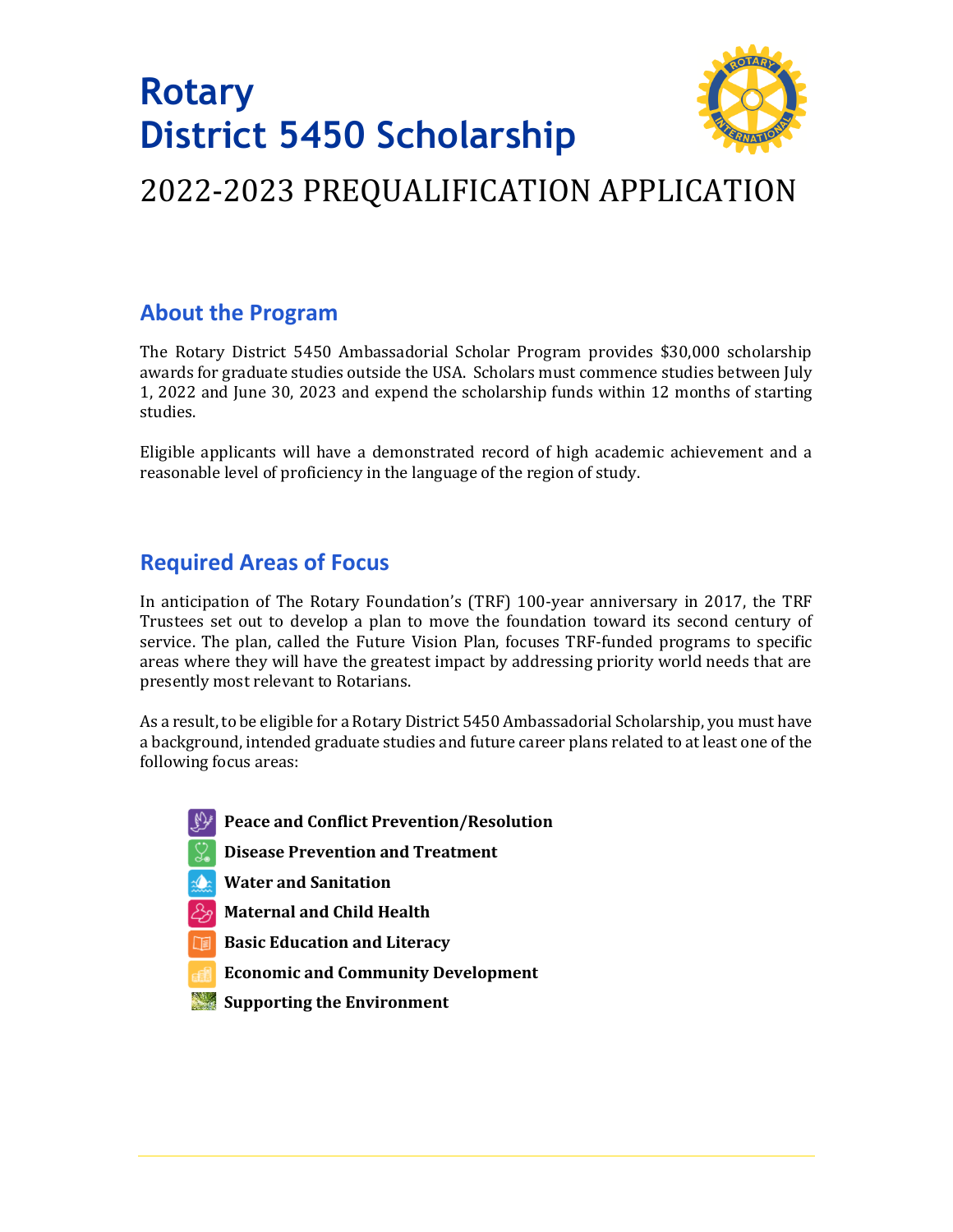### **Timeline for Application Submission and Review**

- **October 13, 2021 – Prequalification Application Deadline**
- **November 13, 2021 – Complete Application Deadline**
- **December 4, 2021 – In-Person/Zoom Interviews (Exact Times and Location to be determined)**

The District will be reviewing and approving Prequalification Applications until October 13, 2021.

If your Prequalification Application is approved, you will be invited to complete and submit a Complete Application which must be submitted no later than November 13, 2021, including the following accompanying documents:

- Complete Scholarship Application
- Personal Letter of Introduction
- Academic Transcript (s)
- Two Reference Letters Attesting to the Candidate's Potential

District 5450 will not, in any circumstance, review incomplete applications. If the candidate's full application is approved, an invitation for an in-person or zoom interview will be offered. This interview will take place on December 4, 2021 in the Denver area. Time and place to be announced in your invitation. If a candidate cannot be available in person, a face-to-face online interview can be arranged.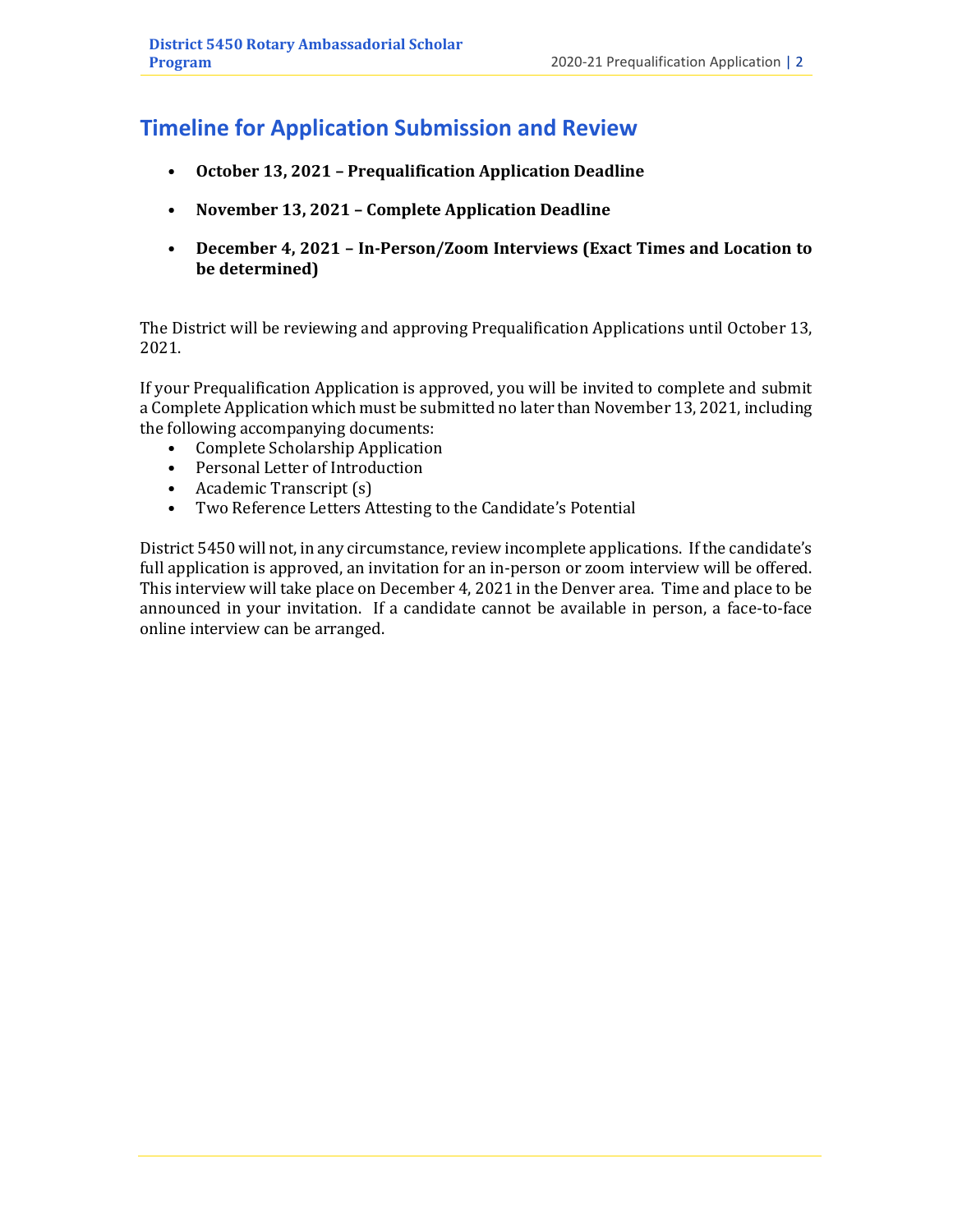### **General Qualifications**

Please review each statement below and check ALL that apply.

- $\Box$  I have (1) previous work experience, volunteer experience and/or education; (2) intended graduate degree studies; AND (3) future career plans, that are related to one of the 6 Areas of Focus established by Rotary International. For further guidance, download: [RI Areas of Focus Policy Statements](https://www.rotary.org/en/document/595)
- $\Box$  I plan to enroll in a graduate level program commencing between July 1, 2022 and June 30, 2023 and expend the scholarship funds within 12 months of starting studies.
- $\Box$  My study institution is located in a geographic area that has a Rotary presence. There are 34,000 Rotary clubs within 530 Rotary districts around the world. Despite this extensive reach, there are some parts of the world that do not have a formal Rotary presence due to security, safety or other issues. For further guidance, see: <https://www.rotary.org/en/search/club-finder>
- ❑ I am NOT (1) a Rotarian; (2) an employee of a club, district, or other Rotary entity, or of Rotary International; (3) the spouse, a lineal descendant (child or grandchild by blood or stepchild legally adopted or not), the spouse of a lineal descendant, or an ancestor (parent or grandparent by blood) of any person who has been in the foregoing two categories within the past three years.
- ❑ I currently work in, attend school in, or am a resident of District 5450 (which spans certain municipalities and counties in central and eastern Colorado, USA). For further guidance, see: <http://www.clubrunner.ca/portal/Maps/ClubsMap.aspx?accountid=50085>

- $\Box$  I have, or will have, sufficient funds to cover any expenses throughout my scholarship time that exceed US\$30,000.
- $\Box$  I will attend an orientation and work with a designated Scholar mentor to prepare for my program before traveling.
- $\Box$  I will endeavor to participate in a humanitarian project sponsored by the host Rotary club in my study region.
- $\Box$  Throughout my scholarship time, I will report my experiences no less than bi-weekly on an Internet blog.
- $\Box$  I will complete all required reports during and after my scholarship time.

**If you did not check ALL items above, you are not eligible for the Rotary District 5450 Ambassadorial Scholarship.**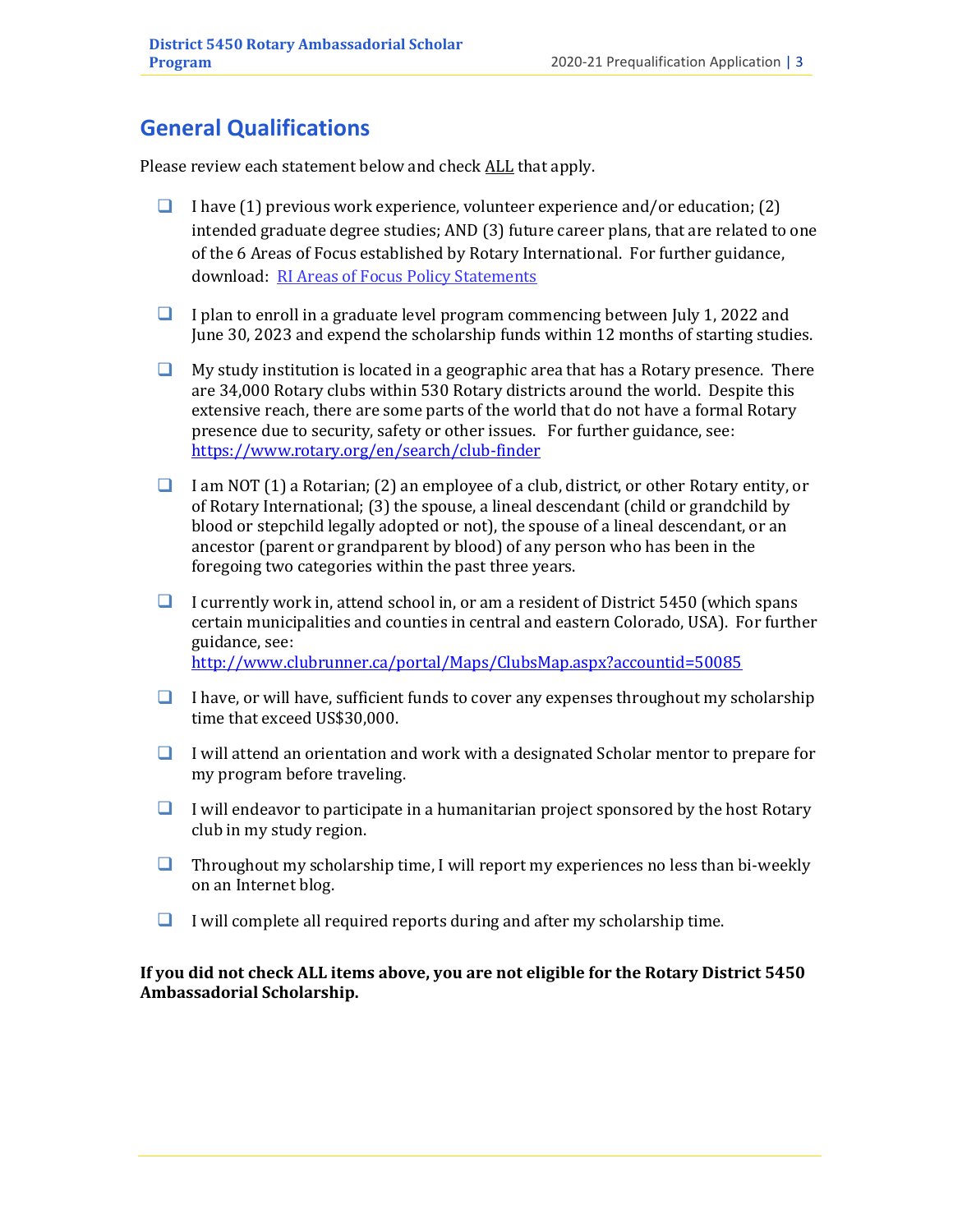### **Applicant Profile**

#### **Personal Information**

| First name:    |                       |
|----------------|-----------------------|
| Family name:   |                       |
| Citizenship:   |                       |
| Date of Birth: | YYYY-MM-DD            |
| Gender:        | $\Box$ Female<br>Male |

#### **Contact Information**

| Email address:                                                       |  |
|----------------------------------------------------------------------|--|
| Street address or P.O.<br>box, Suite, unit,<br>building, floor, etc: |  |
| City:                                                                |  |
| Postal code:                                                         |  |
| Country:                                                             |  |
| Primary telephone:                                                   |  |
| Secondary telephone:                                                 |  |

#### **Rotarian Contact (if you have one):**

| Name:        |  |  |
|--------------|--|--|
| Telephone:   |  |  |
| Email:       |  |  |
| Rotary club: |  |  |

#### **List all languages you speak, including your native language:**

| Language | Written Proficiency | Spoken Proficiency |
|----------|---------------------|--------------------|
|          |                     |                    |
|          |                     |                    |
|          |                     |                    |
|          |                     |                    |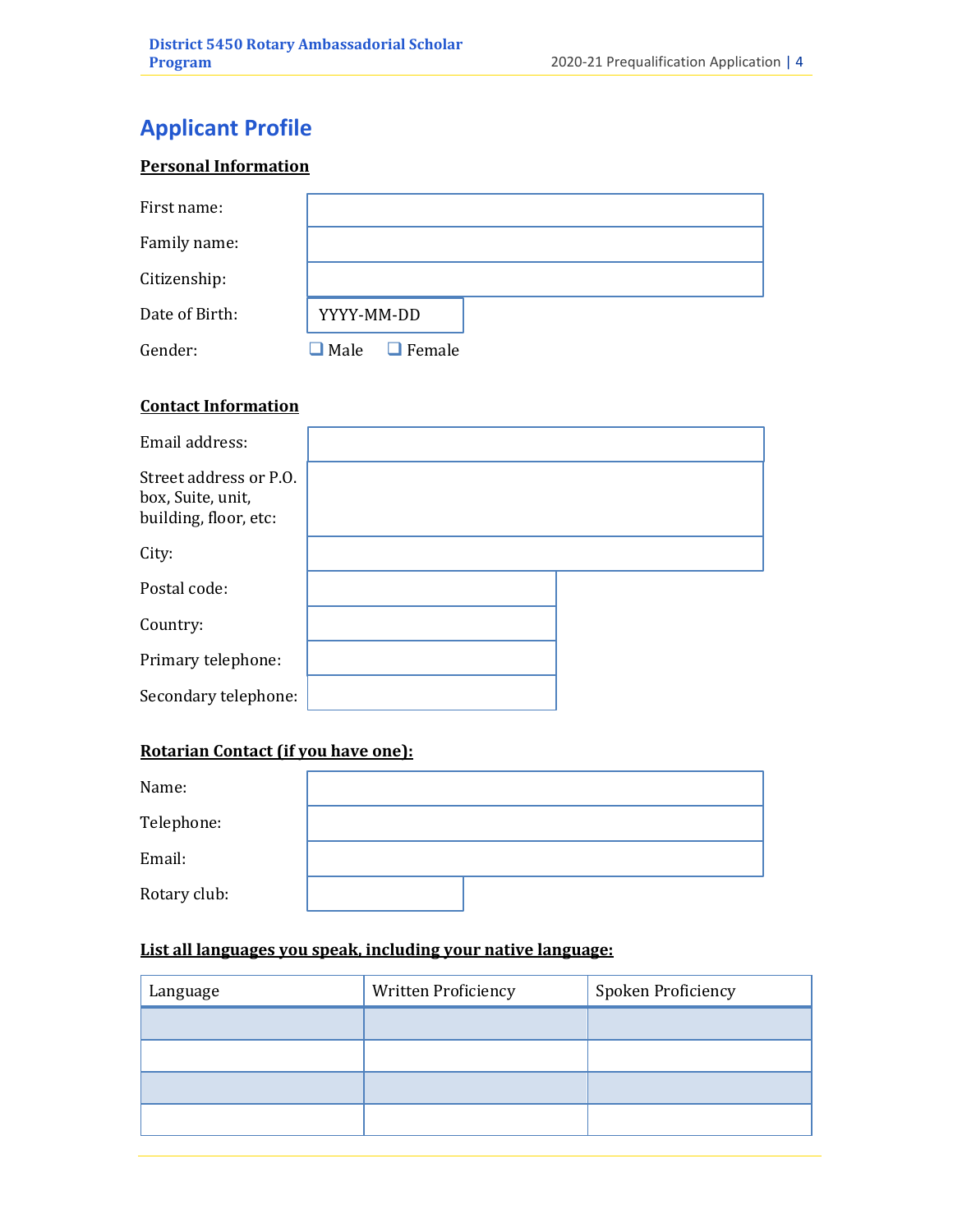### **Prior Education**

List the two educational institutions you have most recently attended:

#### **Most recently attended**

| Name of institution: |  |
|----------------------|--|
| Degree received:     |  |
| Place of study:      |  |
| Field of study:      |  |
| GPA:                 |  |

#### **Previously attended**

| Name of institution: |  |
|----------------------|--|
| Degree received:     |  |
| Place of study:      |  |
| Field of study:      |  |
| GPA:                 |  |

### **Scholarship Information**

**Provide the following information about the academic program you plan to attend:**

| Name of institution:           |            |  |
|--------------------------------|------------|--|
| City:                          |            |  |
| Language of region:            |            |  |
| Language of instruction:       |            |  |
| Website:                       |            |  |
| Academic program:              |            |  |
| Academic program start date:   | YYYY-MM-DD |  |
| Academic program end date:     | YYYY-MM-DD |  |
| Total Estimated Budget (US\$): |            |  |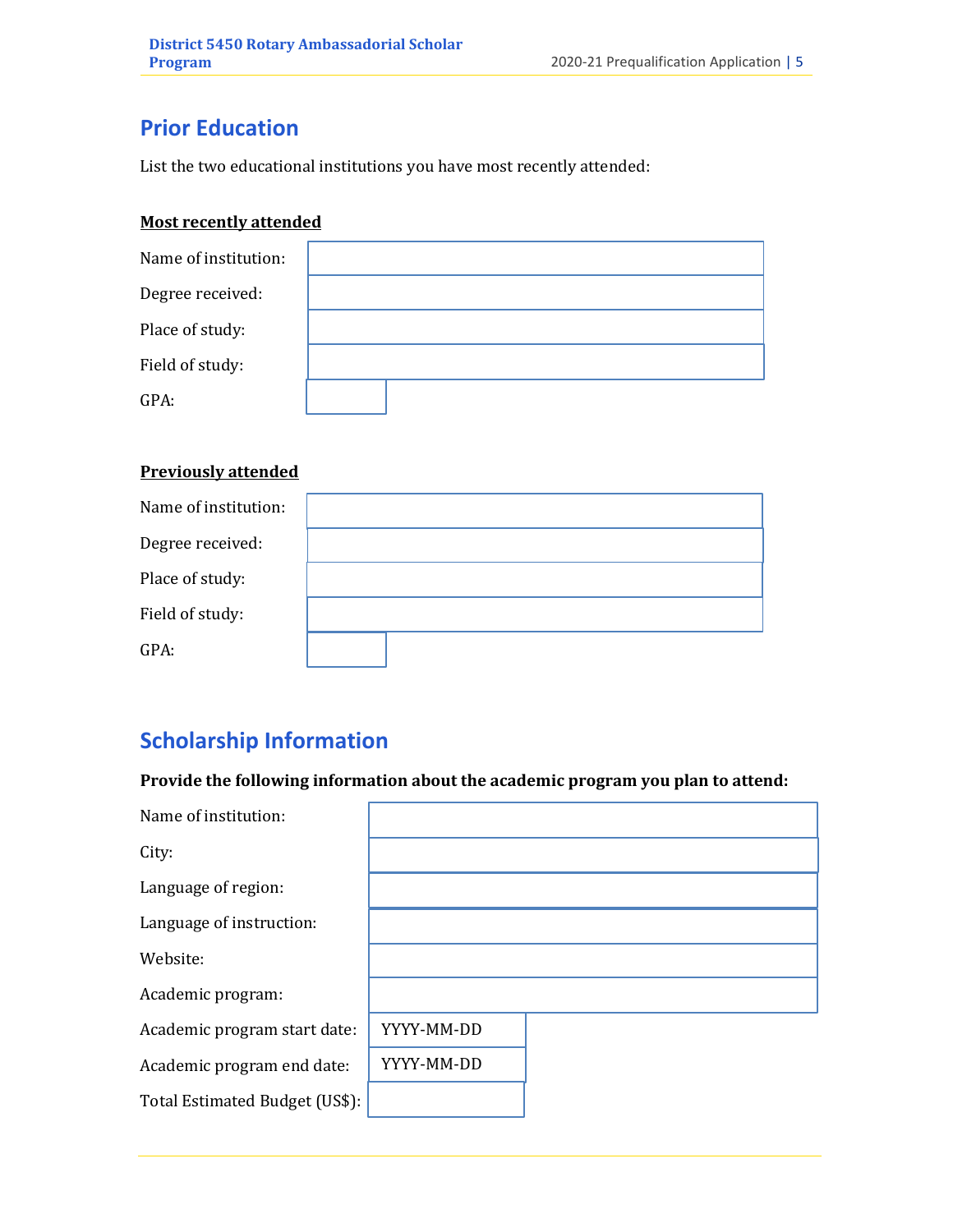**Please explain how your academic program meets one or more of Rotary's six areas of focus:**

**List the relevant focus area classes you plan to take and provide any other pertinent information about why you chose this institution and program.**

**How does your educational, professional, or volunteer experience align with Rotary's goals in the selected area(s) of focus**?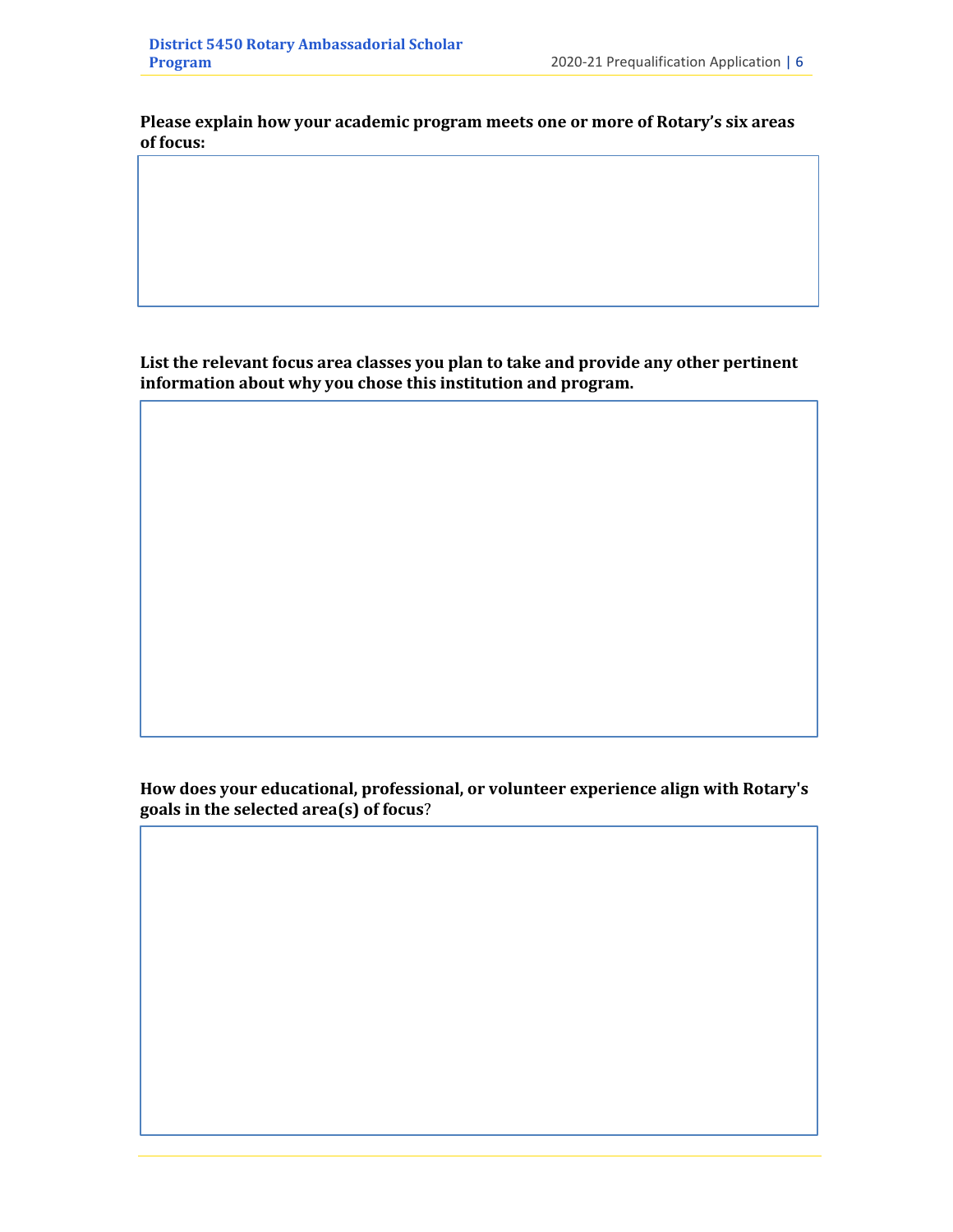#### **What are your plans immediately after the scholarship period?**

**How do your long-term professional goals align with Rotary's goals in the selected area of focus?**